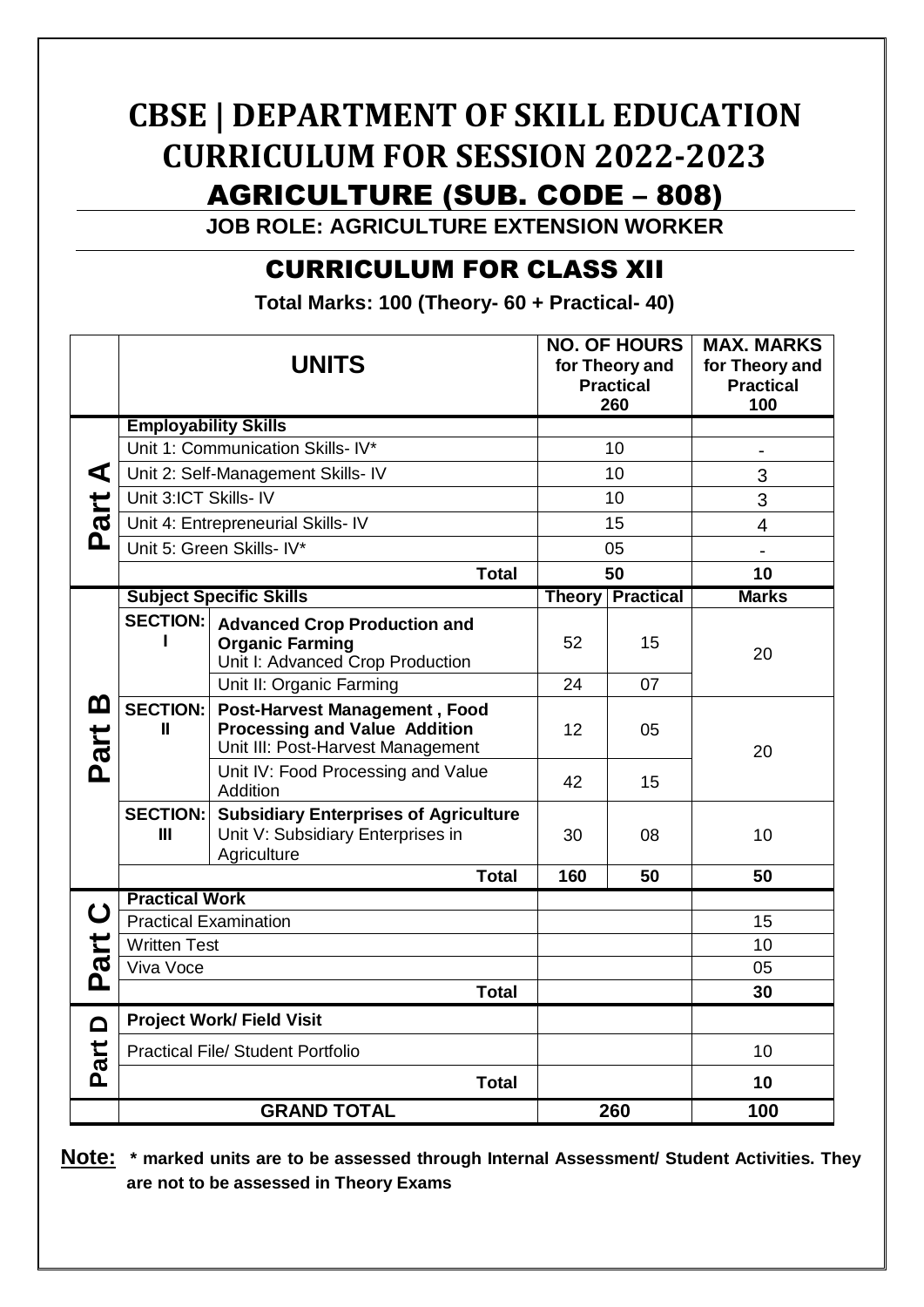# **DETAILED CURRICULUM/TOPICS FOR CLASS XII**

#### **PART-A: EMPLOYABILITY SKILLS**

| <b>S. No.</b> | Units                                                       | <b>Duration(in Hours)</b> |
|---------------|-------------------------------------------------------------|---------------------------|
|               | Unit 1: Communication Skills- IV*                           | 10                        |
| 2.            | Unit 2: Self-management Skills- IV                          | 10                        |
| 3.            | Unit 3: Information and Communication Technology Skills- IV | 10                        |
| 4.            | Unit 4: Entrepreneurial Skills- IV                          | 15                        |
| 5.            | Unit 5: Green Skills- IV*                                   | 05                        |
|               | <b>TOTAL DURATION</b>                                       | 50                        |

#### **Note: \* marked units are to be assessed through Internal Assessment/ Student Activities. They are not to be assessed in Theory Exams**

**The detailed curriculum/ topics to be covered under Part A: Employability Skills can be downloaded from CBSE website**.

## **PART B – SUBJECT SPECIFIC SKILLS**

#### **SECTION-I: ADVANCED CROP PRODUCTION AND ORGANIC FARMING**

#### **Unit- I: Advance Crop Production**

- **1.** Food production including horticultural crops and its importance in the economy and nutritional security.
- **2.** Soil fertility, productivity and concept of essential plant nutrients. Classification of essential plant nutrients.
- *3.* Roles and functions of essential plant nutrients, **their important deficiency symptoms (It will be covered in practical.** *No question to be asked in theory examination from this portion).*
- **4.** Soil samplings and its processing. Introduction to soil pHand Organic Carbon.
- **5.** Introduction to manure, fertilizers, Bio-fertilizers, **their methods of application. (It will also be covered in practical**. *No question to be asked in theory examination from this portion).* Concept of Integrated Nutrient Management (INM).
- *6.* Concept of soil moisture availability various irrigation methods. Concept of precision and pressure irrigation - **Drip and sprinkler irrigation. (It will also be covered in practical.** *No question to be asked in theory examination from this portion).*
- **7.** Methods of insect pest and disease management Chemical, Biological and Mechanical. Concept of Integrated Pest Management (IPM).

#### **Unit - II: Organic Farming**

**1.** Concept, history and importance of Organic farming.